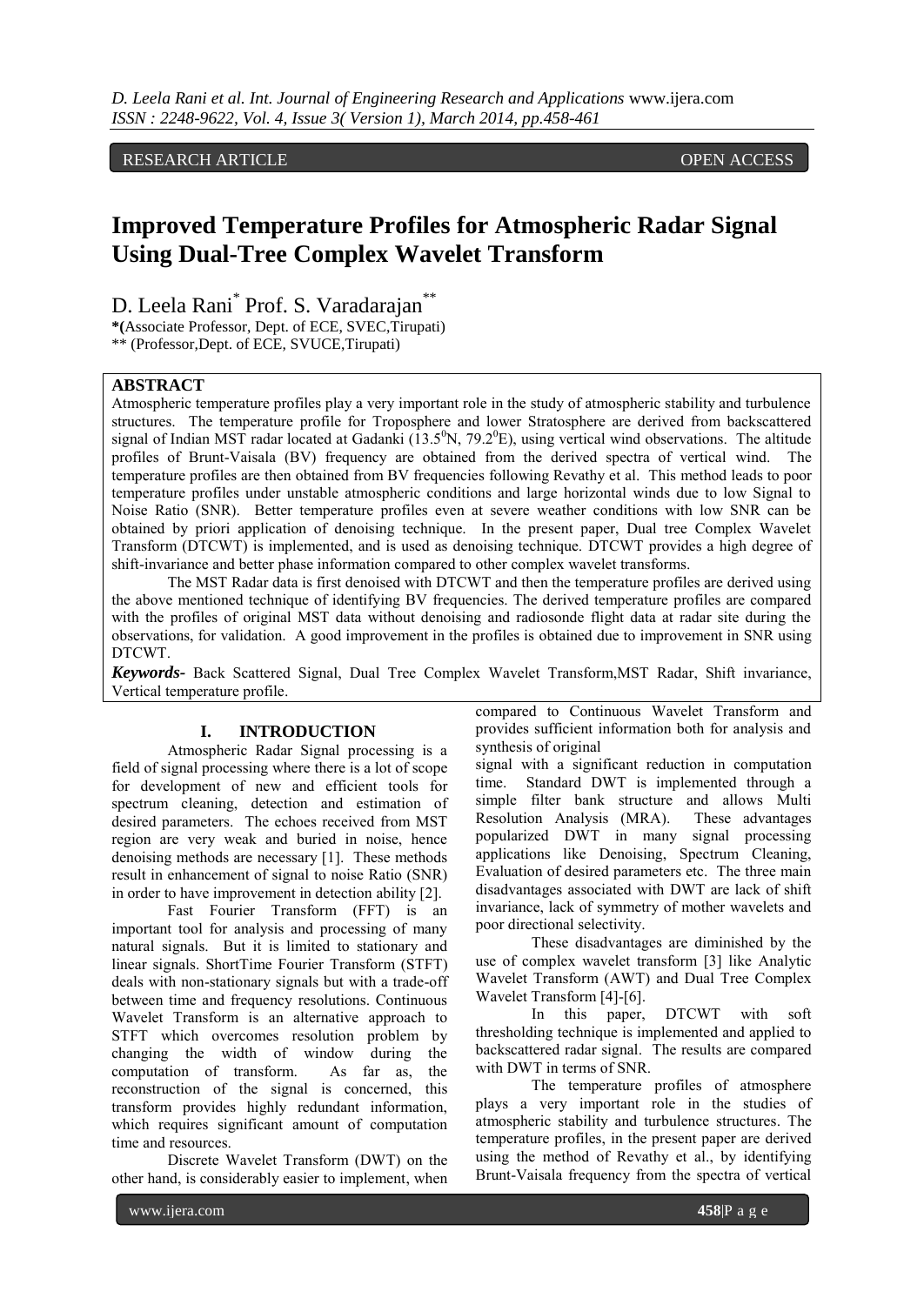wind velocity [7], [8]. The data of MST radar, Gadanki collected in vertical mode is first subjected to DWT and DTCWT to have improvement in SNR.Then the temperature profiles using the above method are derived and compared with Radiosonde flight data for validation.

### **II. MST RADAR SYSTEM AND DATA BASE**

The Indian Mesosphere-Stratosphere-Troposphere (MST) radar at Gadanki  $(13.47^0N,$ 79.2 $^{\circ}$ E) is a high power, highly sensitive, pulse coded and coherent VHF phased array radar operating at 53 MHz with a peak power aperture of  $3X10^{10}$ wm<sup>2</sup> and average power aperture of  $7X108$  wm<sup>2</sup>. The vertical resolution is 150m. The backscatter signals provided by MST Radar is used for experiments in lower atmosphere, i.e., from an altitude of 3.75km to altitudes ranging from 25 to 31 km. Radar records data for each range gate and the resolution of sample vary based on experimental specification. Radar echoes are recorded in 6 beam directions, viz. East, West, Zenith-x, Zenith-y, North and South directions. These data are complex innature and hence the method adopted is complex signal analysis. Only sample data in vertical mode (Zenith-x or Zenith-y) is used for analysis to demonstrate DTCWT and derive Temperature profiles. The Radiosonde observations, at Gadanki are used to validate the temperature profile obtained from MST radar data.

## **III. DUAL TREE COMPLEX WAVELET TRANSFORM**

To overcome the disadvantages of DWT, Kingsbury[5] implemented dual-tree wavelet transform with excellent directionality, reduced shift sensitivity and explicit phase information. To achieve approximate shift invariance with real DWT, the sampling rate is doubled at each level of tree. Figure 1 shows the tree. To make this possible, the samples must be evenly spaced. The sampling rates in tree aof Fig.1 can be doubled by eliminating the down-sampling by 2 after the level 1 filters,  $H_{0a}$  and  $H_{1a}$ .



Fig.1 Q-Shift version of the DT CWT

This is equivalent to two parallel fullydecimated trees aand b, provided that the delays of  $H_{0b}$  and  $H_{1b}$  are one sample offset from  $H_{0a}$  and  $H_{1a}$ . This offset ensures the pickup of opposite samples in both trees. To get uniform intervals between samples from the two trees below level 1, the filters in one tree must provide delays that are half a sample different (at the filter input rate) from those in the other tree. This statement is also supported by Selesnick [6].

It consists of a pair of filter banks that simultaneously operate on the input signal and provide two-level wavelet decomposition. The filters are designed in such a way that the sub band signals in one filter bank can be interpreted as the real part of a complex wavelet transform and sub band signals of other filter bank can be interpreted as imaginary part i.e., the wavelets associated with the filter banks form Hilbert pair.

The limitation with this implementation is that it is two times expansive because for an N-point signal it gives 2N DWT coefficients, which require more storage space than the input signal. Hence it is redundant.

#### **3.1 Problems of Odd-even length filter**

Dual Tree DWT is also complex DWT. In each sub band, one tree produces the real part and the other the imaginary part of the Complex wavelet coefficient and so the filters in the two trees cannot be identical. The first implementation proposed had the constraint of linear phase, and to accomplish this, the implementation required odd-length filters in one tree and even-length filters in the other. Greater symmetry between the two trees occurs if each tree uses odd and even filters alternately from level, but this is not essential.

The problems with the odd/even filter approach to achieve this delay are

- The sub-sampling structure is not symmetrical.
- The two trees have slightly different frequency responses.
- The filter sets must be bi-orthogonal because they are linear phase.

These drawbacks have been overcome with a more recent form of the dual tree known as a Qshift dual tree.

#### **3.2Q-Shift filters**

Two sets of filters are used, the filters at level 1 and the filters at all higher levels. The filters beyond level 1 have even length but are no longer strictly linear phase. Instead they are designed to have a group delay of approximately  $\frac{1}{4}$ sample(q). The required delay difference of  $\frac{1}{2}$  sample (2q) is then achieved by using the time reverse of the tree a filters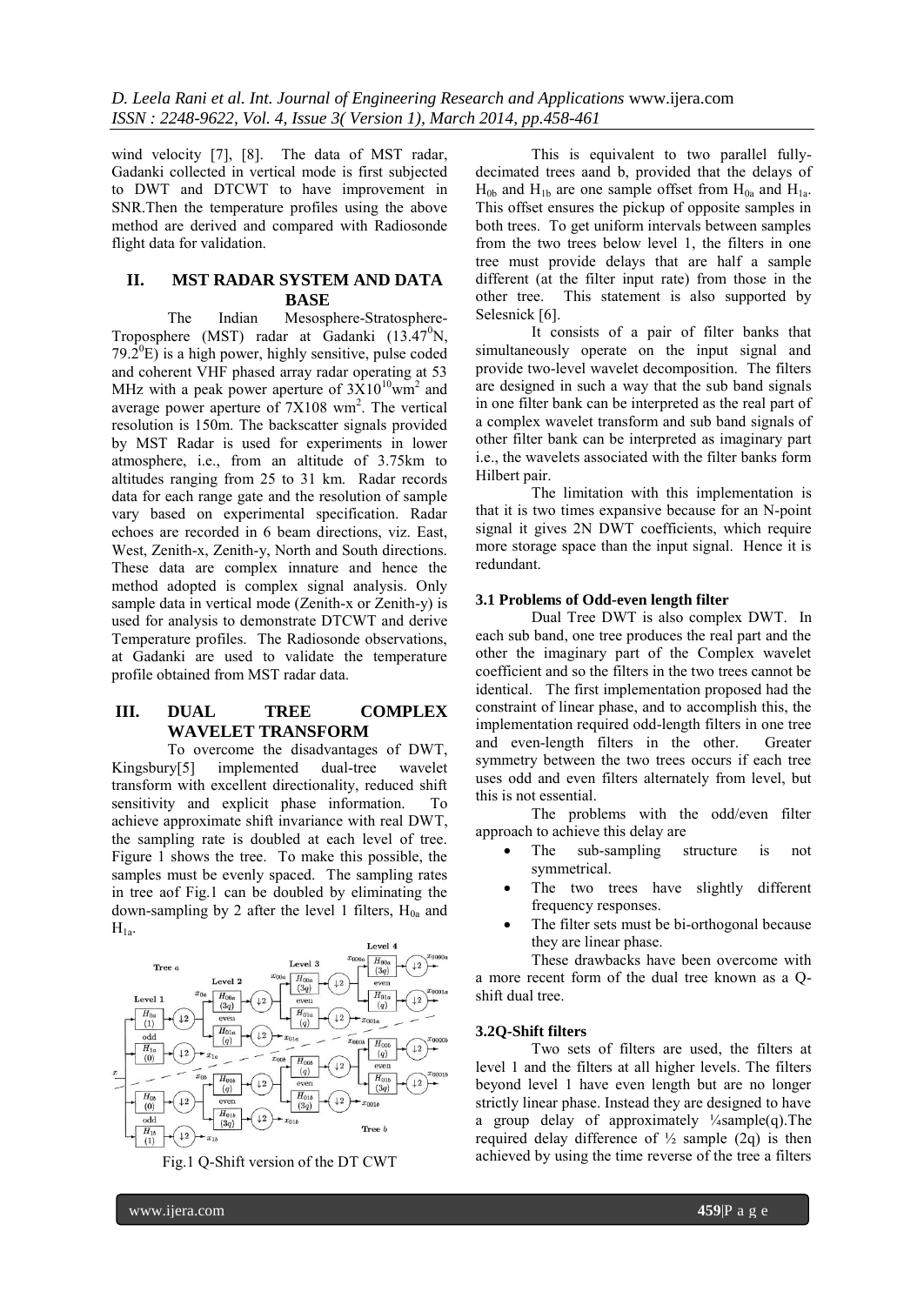*D. Leela Rani et al. Int. Journal of Engineering Research and Applications* www.ijera.com *ISSN : 2248-9622, Vol. 4, Issue 3( Version 1), March 2014, pp.458-461*

in tree b, So that, the delay of tree-b filters become 3q.

The filter coefficients are no longer symmetric hence it is possible to design the Perfect Reconstruction (PR) filters that are orthonormal, so that the synthesis filters are just the time reverse of the equivalent analysis filters in both trees. Hence all filters beyond level 1 are derived from the same orthonormal prototype set. There are a number of choices of possible filter combinations. The key to design filters for Q-shift version of DTCWT is based on selection of a good even length low pass filter with a delay of ¼ sample which also satisfies the standard orthonormal PR condition of 2-band filter bank. The Q-shift transform retains the good shift invariance and directionality properties while also improving the sampling structure.

# **IV. METHODOLOGY FOR ESTIMATING TEMPERATURE**

With MST radar at Gadanki, backscatter signals in the vertical direction are generally obtained from  $\sim$ 3.75 km to altitudes ranging from  $\sim$ 25 to 31 km in the stratosphere. The observations have been carried out on 18 December 2013 with the antenna beam pointing in vertical direction. To obtain Doppler spectra, data of I and Q channels are subjected to FFT. From the first moment (mean Doppler frequency) of each of the Doppler spectra, the vertical wind velocity is derived. These time series of vertical wind velocity are subjected to FFT to obtain the spectra [9]. Spectral peak corresponding to the BV frequency is identified from these spectra using the following criteria.

- Of the prominent spectral peaks, the required spectral peak, which corresponds to B-V frequency,is one with highest peak frequency
- The spectra on the high frequency side (of the peak) should show a steep decrease followed by no significant peaks.

The series of spectral peaks thus identified gives the required BV frequencies as a function of altitude, in the range 3.6 to 29.1 km.

Using the methodology of Revathy et al. (1996), the temperature profile from measured Brunt-Vaisala frequencies are obtained, from the relation:

(1)

$$
N^2 = \frac{g}{T} \left[ \frac{dT}{dz} + \Gamma \right]
$$

Where,

*N* is the Brunt-vaisala frequency in rad /sec  $g$  is the acceleration due to gravity

*z* is the altitude and

 $\Gamma$  is the adiabatic lapse rate

On solving equation (1) for *T* :

$$
T(z^*) = \frac{1}{I(z^*)} \left[ I(z_0) T_0 - \Gamma \int_{z_0}^{z^*} I(z) dz \right]
$$
  
Where  $I(z) = \exp \left[ -\int \frac{N^2}{g} dz \right]_{(3)}^{(2)}$   
 $T(z^*)$  is the temperature at height  $z^*$  and

 $T_0$  is the reference temperature taken from radiosonde temperature profile at a reference height 0 *z*

#### **V. RESULTS AND DISCUSSIONS**

The DTCWT implemented in this paper requires less computation as the redundancy is minimized by the use of simple separable filters.

The data of 18 December 2013 over a span of one hour is collected and is sufficient for the computation of SNR and retrieval of temperature profiles.The noise in the backscattered signal which may be due to disturbed atmospheric condition, i.e., events such as convection, precipitation is reduced.

SNR is computed and the height profiles of SNR are plotted for the original (noisy) signal, denoised signal using DWT, and DTCWT. These profiles are shown in Fig.2.



Fig.2 SNR Comparison in Zenith-x direction

After denoising the back scattered atmospheric signal using DTCWT for the above data, the temperature profiles are derived. These profiles are compared with the temperature profiles of original signalbefore denoising and after denoising<br>using DTCWT, in order to show the using DTCWT, in order to show the<br>improvement.The temperature profiles from improvement.The temperature profiles from Radiosondeflight dataof same time is also plotted for validation. The profiles are shown in the Fig. 3.